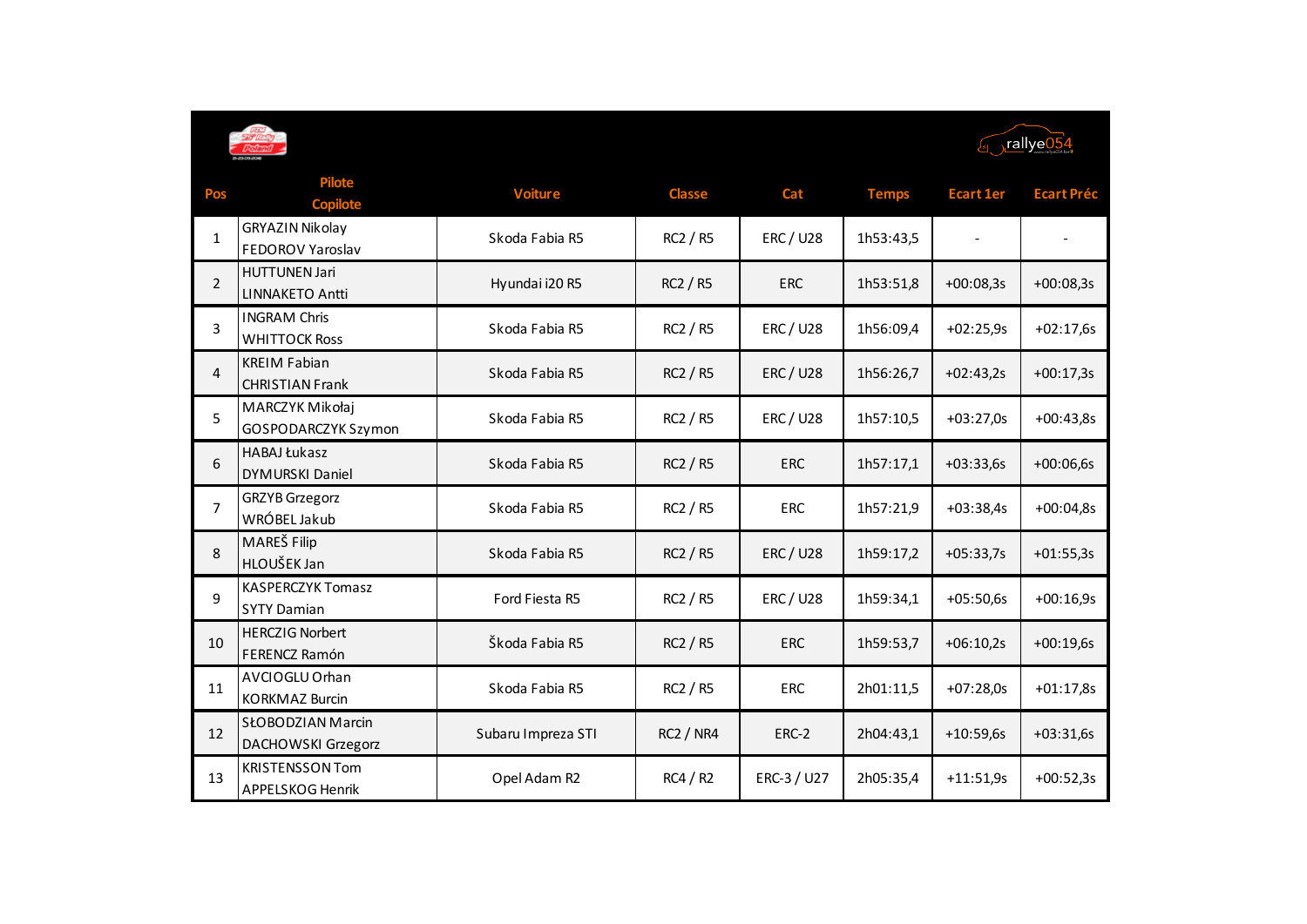| 14 | LLARENA Efrén<br>FERNÁNDEZ Sara                      | Peugeot 208 R2           | RC4/R2          | ERC-3 / U27    | 2h05:48,5 | $+12:05,0s$ | $+00:13,1s$ |
|----|------------------------------------------------------|--------------------------|-----------------|----------------|-----------|-------------|-------------|
| 15 | <b>HOKKANEN Miika</b><br>HÄMÄLÄINEN Reeta            | Peugeot 208 R2           | RC4/R2          | ERC-3 / U27    | 2h07:49,4 | $+14:05,9s$ | $+02:00,9s$ |
| 16 | <b>KOTARBA Łukasz</b><br><b>KOTARBA Tomasz</b>       | Mitsubishi Lancer Evo IX | Open N          |                | 2h09:36,1 | $+15:52,6s$ | $+01:46,7s$ |
| 17 | <b>TEMPESTINI Simone</b><br><b>ITU Sergiu</b>        | Abarth 124 Rally RGT     | <b>RGT</b>      |                | 2h10:19,6 | $+16:36,1s$ | $+00:43,5s$ |
| 18 | <b>NOBRE Paulo</b><br><b>MORALES Gabriel</b>         | Skoda Fabia R5           | <b>RC2 / R5</b> | <b>ERC</b>     | 2h10:42,7 | $+16:59,2s$ | $+00:23,1s$ |
| 19 | JOHNSTON Sean<br>KIHURANI Alexander                  | Opel Adam R2             | RC4/R2          | ERC-3          | 2h12:34,1 | $+18:50,6s$ | $+01:51,4s$ |
| 20 | <b>VITA Mattia</b><br><b>OMETTO Pietro Elia</b>      | Peugeot 208 R2           | RC4/R2          | ERC-3 / U27    | 2h13:24,5 | $+19:41,0s$ | $+00:50,4s$ |
| 21 | <b>JURECKI Jacek</b><br><b>TRELA Michał</b>          | Peugeot 208 R2           | 4               |                | 2h16:14,5 | $+22:31,0s$ | $+02:50,0s$ |
| 22 | <b>BORKOWSKI Andrze</b><br><b>jJURGAŁA Michał</b>    | Ford Fiesta Proto        | Open N          |                | 2h16:30,3 | $+22:46,8s$ | $+00:15,8s$ |
| 23 | <b>BONDER Grzegorz</b><br><b>GERBER Jakub</b>        | Peugeot 208 R2           | 4               |                | 2h18:09,0 | $+24:25,5s$ | $+01:38,7s$ |
| 24 | <b>KRYSIAK Paweł</b><br><b>TRELA Maciej</b>          | Ford Fiesta R200         | Open 2WD+       |                | 2h20:27,3 | $+26:43,8s$ | $+02:18,3s$ |
| 25 | POLOK Jacek                                          | Ford Fiesta R200         | Open 2WD+       |                | 2h20:41,9 | $+26:58,4s$ | $+00:14,6s$ |
| 26 | <b>MUNNINGS Catie</b><br><b>STEIN Anne Katharina</b> | Peugeot 208 R2           | RC4/R2          | ERC-3 / U27    | 2h22:03,3 | $+28:19,8s$ | $+01:21,4s$ |
| 27 | DUDZIŃSKI Konrad<br><b>BINIEDA Adam</b>              | Honda Civic VTi          | HR4             |                | 2h25:29,1 | $+31:45,6s$ | $+03:25,8s$ |
| 28 | <b>PELLIER Laurent</b><br><b>COMBE Geoffrey</b>      | Peugeot 208 T16          | <b>RC2 / R5</b> | <b>ERC/U28</b> | 2h31:21,7 | $+37:38,2s$ | $+05:52,6s$ |